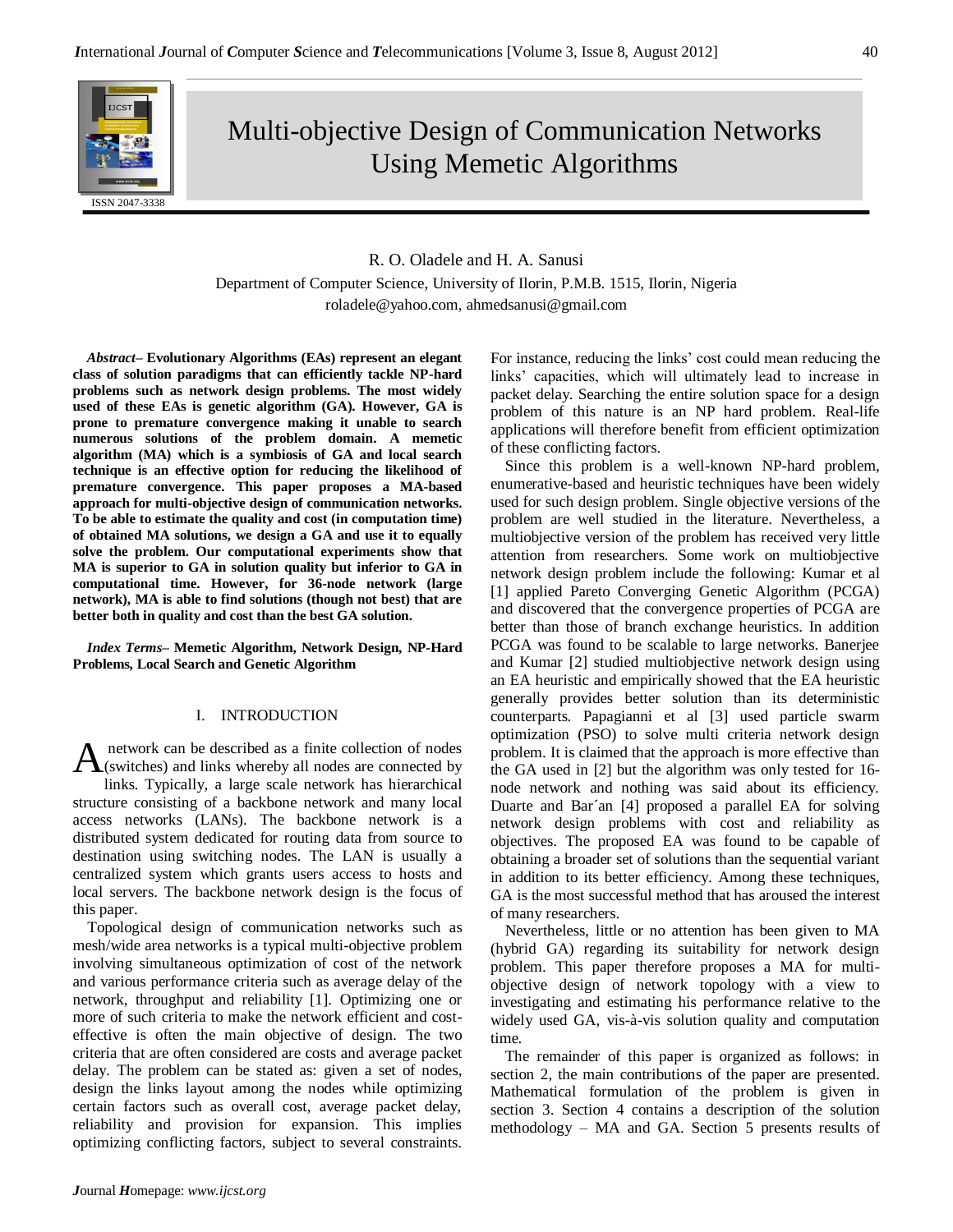numerical experiments using both MA and GA. Discussion of results is presented in section 6 while the paper is finally concluded in section 7.

#### II. CONTRIBUTIONS

Our contributions in this paper are summarized as follows:

- i). We propose a MA for multi-objective design of communication networks.
- ii). We also present a GA-based variant of the proposed algorithm
- iii). We investigate the performance of the proposed MA in relation to its GA-based variant.

#### III. MATHEMATICAL FORMULATION

A multi-objective minimization problem subject to constraints can be stated as:

Minimize  $f_m(X)$ ,  $m = 1,2,...,M$  (1) Subject to  $g_k(x) \leq C_k$ ,  $k = 1, 2, \dots, K$  (2)

Where,

 $X = (X_1, X_2, \dots \dots \dots \dots, X_N)$  is an N-tuple vector of variables  $F = (f_1, f_2, \dots, f_M)$  is an M-tuple vector of objectives.

The following mathematical model is used for the problem:

#### *A. Nomenclature*

*Node:* It is the source or sink of traffic in the network. It could be a machine or individual network which can exchange data with other nodes.

*Link:* Links are network devices along which data are transferred in the network. They are assumed to be bidirectional and completely reliable. For example, they could be made of any physical media, such as fiber optic cables. (This excludes communication via satellite links). Links have a cost per unit distance.

*Network equipment (NE):* Network equipment is the generic term used to refer to the class of devices present in the nodes that are used for processing data packets. The processing speed of each node is a function of the class of device present in it. Examples of these devices are FDDI adapters and network cards.

## *B. Design Parameters*

The following given network parameters are used in the design:

N, the total number of nodes in the network

(i,j), a link between nodes i and j

Dij, length of the link between nodes i and j in km

K, the number of active (selected) links in the network

Pij, selection status of  $(i, j)$ : Pij = 1 if  $(i, j)$  is selected, else  $Pi = 0$ 

#### *C. Objective Functions*

Two objective functions; network cost and end-to-end message delivery delay, each approximated by the following formulations:

*1) Network Cost*

 $NetCost = NodeCost + LinkCost + AmpCost$ (3)

Where

$$
NodeCost = \sum_{i} C_i \tag{4}
$$

$$
LinkCost = \sum_{i} \sum_{j} C_{ij} \tag{5}
$$

$$
Amp = Cost \frac{\sum_{i} \sum_{j} D_{ij} XA}{L}
$$
 (6)

 $C_i$  = cost of the network equipment at node i

 $C_{ij}$  = cost of the link between node i and node j

 $=$  maximum distance for which the signal is sustained without amplification

 $A = \text{cost of each amplifier unit}$ 

*2) Average Delay*

$$
AvDelay = \frac{\sum_{i} \sum_{j} [DELAY_{ij} \times LFLOW_{ij}]}{\sum_{i} \sum_{j} LFLOW_{ij}}
$$
 (7)  
Where:  
*LFLOW*<sub>ij</sub> = traffic flowing along link (i,j)

From queuing theory,

$$
DELAY_{ij} = \frac{1}{[CAP_{ij} - LFLOW_{ij}]}
$$
 (8)

 $DELAY_{ij}$  = link delay for packets flowing along link (i,j)  $CAP_{ij}$  = capacity of link (i,j)

## *D. Constraints*

 $LFLOW_{ii} \leq CAP_{ii}$  (9) Flow Constraints: Reliability Constraint:  $R(x) \ge R_0$  (10) Where:  $x =$  architecture of network  $R(x) =$  reliability of network  $R_0 =$  minimum network reliability

#### *E. Routing Policy*

Breadth-first Search is used for routing. The metric used for this purpose is the length of the link.

#### *F. Reliability Estimation*

Monte Carlo Simulation is used to estimate network reliability. The network is simulated t times, given the design and the links' reliabilities. The method is given below.

intialize  $i = 0$ ,  $c= 0$ Step C0: while  $i < t$  Repeat. Step C1: Randomly generate network  $(a)$ :  $i = i + 1$ . Step C2 : Check to see if the network forms a spanning tree (a) : if YES, increment c by 1 and go to Step C0 (b) : if NO, go to Step C0 Step C3 :  $R(x) = c / t$ .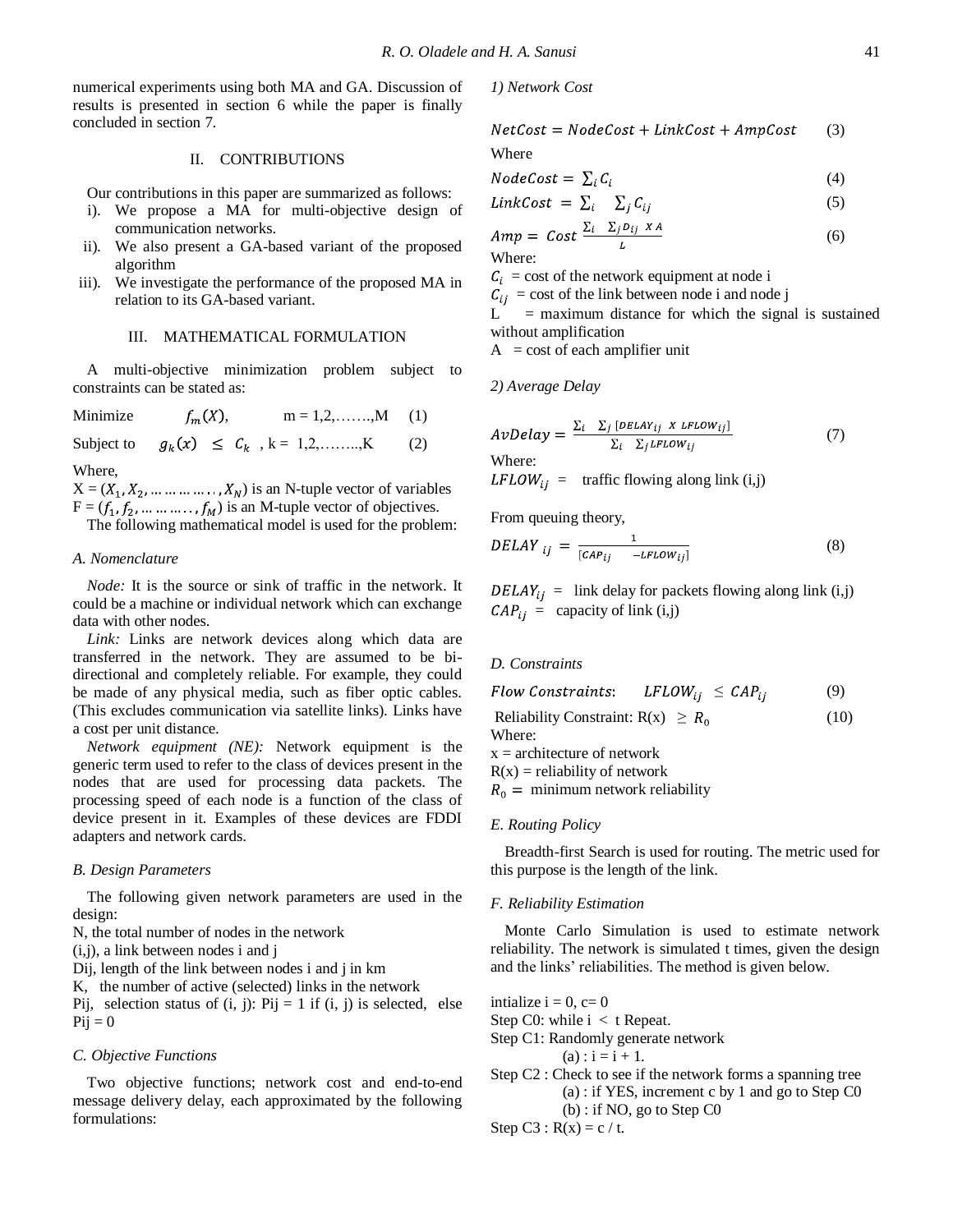## *G. Assumptions*

The location of each network node is given: Each Cij is fixed and known Each link is bidirectional i.e. a path can be traversed in either direction There is no redundant link in the network

IV. SOLUTION METHODOLOGY

# *A. Memetic Algorithm Approach*

1 Initialization: randomly generate population of N chromosomes

- 2 Fitness: calculate the fitness of all chromosomes
- 3 Create a new population:
	- a. Selection: select 2 chromosomes from the population b. Crossover: produce 2 off springs from the 2 selected chromosomes
	- c. Local Search: apply local search to each offspring
	- d. Mutation: perform mutation on each offspring.
	- e. Local search: apply local search to each offspring.

4 Replace: replace the current population with the new population

5 Termination: Test if the termination condition is satisfied. If so stop. If not, return the best solution in the current population and go to step 2.

## *B. Genetic Algorithm (GA) Variant*

This is just MA (shown above) without local search.

#### *C. Implementation Details*

#### *1) Encoding Scheme*

The chosen encoding scheme is such that every chromosome codes a possible network, which corresponds to an individual in a set of feasible solutions of the problem. This set of feasible solutions constitutes a population. The chromosome is represented by a constant length integer string representation. The chromosome consists of two parts, the first part contains details of NE's at the nodes and the second part consists of details of the links. For example, if there are H types of nodes, then  $log_2 H$  bits are required to encode a node. Therefore the first part of the chromosome consists of N .log  $_2$  H bits. If a link exists between nodes 1 and 2 then the first bit position in the link part is set to 1. Hence the second part of the chromosome consists of (N(N-1))/2 bits.

# *2) Initial Population*

The two algorithms start by creating an initial population. There are two ways of generating initial population namely heuristic process and random process. A random process of generating initial populations is adopted. The random initialization procedure does not guarantee the feasibility of each solution in the initial population. As such a *checking* process is involved. A checking process checks if each solution in the population is feasible (i.e. satisfies the constraints). For all infeasible solutions an *update* function is used to replace the infeasible solutions with new feasible solutions.



Fig. 1: Flow Diagram

## *3) Fitness Evaluation*

The fitness of the individual chromosome is a function of the NodeCost, NetCost as well the number of links in the network. Mathematically, the fitness F of each solution can be expressed as follows:

$$
F(x) = \sum_{i} C_{i} / \left( \sum_{i} C_{i} + \sum_{i} \sum_{j} C_{ij} + \frac{\sum_{i} \sum_{j} D_{ij} X A}{L} \right) X K
$$
\n(11)

#### *4) Selection*

Two individuals are selected by Roulette wheel selection [15] in which the probability of an individual i being selected is proportional to Fitness,  $/$  ( $\sum$ Fitness<sub>i</sub>). A higher probability is given for selection of fitter individuals. This is to ensure that fitter individuals stand a better chance of being parents.

## *5) Crossover*

This operation operates on two chromosomes. The chromosomes are randomly selected based on the probability of crossover which is a randomly generated number ranging between 0 and 10. In this work, the two point crossover technique was implemented. The *crossover probability*  (denoted by  $pC$ ) is the probability of the number of offspring produced in each generation to the population size (denoted by *popSize*). This probability controls the expected number  $pC \times popSize$  of chromosomes to undergo the crossover operation. A high crossover probability is used here to allow exploration of more of the solution space, and reduces the chances of settling for a false optimum; but if this probability is too high, it results in the wastage of a lot of computation time in exploring unpromising regions of the solution space.

# *6) Mutation*

This is the operation of randomly changing some of the bits of the chromosome representing an individual with a view to increasing the exploration of the solution space.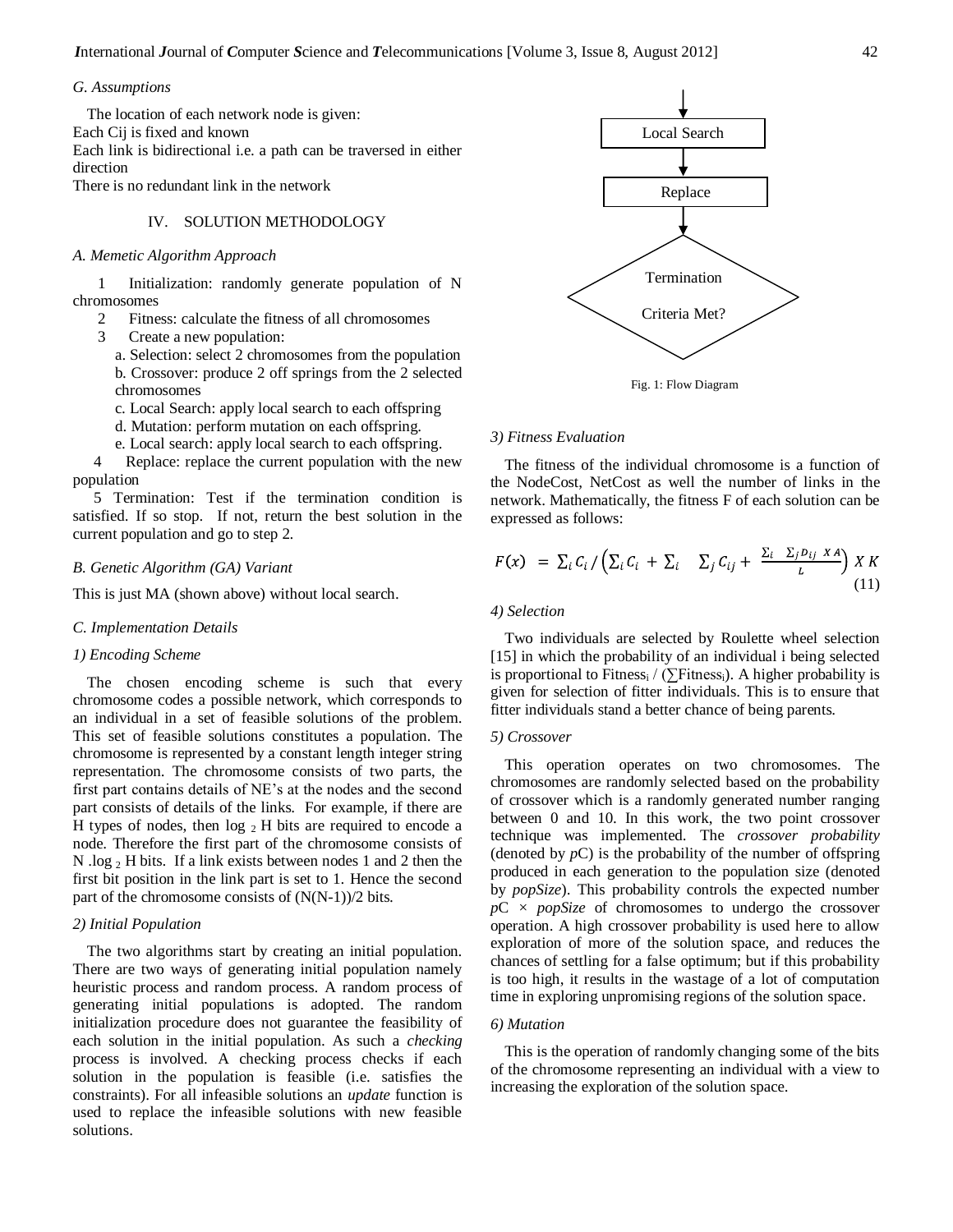# *7) Local Search*

The local search technique used in MA is the hill climbing search algorithm. It is essentially an iteration that continuously proceeds in the direction of increasing quality value. The algorithm is shown below:

While (termination condition is not satisfied) do

New solution  $\leftarrow$  neighbours(best solution); If new solution is better than actual solution then Best solution ← actual solution End if

End while

# V. NUMERICAL EXPERIMENTS

In this section, results of numerical experiments using 3 test problems are reported. All experiments were performed on a HP 630 NOTEBOOK PC with the following configuration: 2.13GHz Processor Speed, 3.0GB RAM and 64 BIT OS The two algorithms were implemented in Java. For each algorithm 2 runs were made for each test problem. Table 1, Table 2 and Table 3 report the simulation run that produced better optimum values with the best solution in bold. The algorithms were run with the following parameters: Population size - 100 (250 for test problem 3) Mutation probability  $-0.02$ Two- point crossover was used Number of Node Type - 4

| МA    |         |       |             |       |       |       | GA      |       |             |       |       |  |
|-------|---------|-------|-------------|-------|-------|-------|---------|-------|-------------|-------|-------|--|
| No of | C/Ratio | Cost  | Reliability | Delay | Comp. | No of | C/Ratio | Cost  | Reliability | Delay | Comp. |  |
| Gen   |         |       |             |       | Time  | Gen   |         |       |             |       | Time  |  |
|       | 98      | 619.6 | 0.97        | 0.06  | 156   |       | 100     | 534.0 | 0.98        | 0.07  | 134   |  |
| 10    | 100     | 534.0 | 0.99        | 0.05  | 432   | 10    | 100     | 534.0 | 0.98        | 0.06  | 344   |  |
| 15    | 100     | 534.0 | 0.99        | 0.05  | 557   | 15    | 100     | 534.0 | 0.98        | 0.06  | 450   |  |
| 20    | 100     | 534.0 | 0.99        | 0.05  | 605   | 20    | 100     | 534.0 | 0.98        | 0.06  | 570   |  |

Table 1: Results for 10-node network problem

For GA at 10th generation the solution (i.e chromosome, network) generated from the experiment is shown below: 10100000010001001110||000010010011010000110111000010111100100000001

For MA at 10th generation the solution (i.e chromosome, network) generated from the experiment is shown below: 00010010110000100010 || 000000001100100010110100010110101011111111100

| МA    |         |        |             |       |                    |       | GA      |        |             |       |       |  |
|-------|---------|--------|-------------|-------|--------------------|-------|---------|--------|-------------|-------|-------|--|
| No of | C/Ratio | Cost   | Reliability | Delay | $\mathcal{L}$ omp. | No of | C/Ratio | Cost   | Reliability | Delay | Comp. |  |
| Gen   |         |        |             |       | Time               | Gen   |         |        |             |       | Time  |  |
|       | 97      | 1259   | 0.97        | 0.06  | 954                |       | 98      | 305    | 0.993       | 0.07  | 837   |  |
| 10    | 100     | 167.4  | 0.97        | 0.05  | 1892               | 10    | 100     | 167.4  | 0.998       | 0.06  | 1482  |  |
| 15    | 100     | 167.4  | 0.98        | 0.04  | 4467               | 15    | 100     | 1265.8 | 0.998       | 0.05  | 4143  |  |
| 20    | 100     | 1158.6 | 1.0         | 0.04  | 5665               | 20    | 100     | 1265.8 | 0.998       | 0.06  | 5434  |  |

Table 2: Results for 21-node network problem

| MA        |             |         |             |       |       | GA    |         |        |             |       |       |
|-----------|-------------|---------|-------------|-------|-------|-------|---------|--------|-------------|-------|-------|
| No of     | C/Ratio     | Cost    | Reliability | Delay | Comp. | No of | C/Ratio | Cost   | Reliability | Delay | Comp. |
| Gen       |             |         |             |       | Time  | Gen   |         |        |             |       | Time  |
|           | 97          | 167.4   | 0.97        | 0.06  | 3598  |       | 98      | 1305   | 0.993       | 0.05  | 2333  |
| <u>10</u> | 100         | !167.4  | 0.97        | 0.05  | 5890  | 10    | 100     | 1259   | 0.998       | 0.07  | 3771  |
| <u>15</u> | <u> 100</u> | ' 167.4 | 0.98        | 0.05  | 9673  | 15    | 100     | 1259   | 0.92        | 0.08  | 7043  |
| 20        | 100         | 167.4   | 0.985       | 0.05  | 15897 | 20    | 100     | 1167.4 | 0.95        | 0.06  | 12980 |
| 25        | 100         | 1167.4  |             | 0.04  | 18754 | 25    | 100     | 1259   | 0.95        | 0.09  | 13090 |

Table 3: Results for 36-node network problem

# VI. DISCUSSION

From the tables of results, it is evident that MA returns better solutions than GA does for the 3 test problems. In fact MA solutions are better than GA solutions in both runs of the experiment for all the 3 test problems. The computation time(in seconds) of MA is however significantly more than that of GA. Also the best solution of MA is more reliable than the best solution of GA. Table 3 reveals that MA is able to find solutions (italicized and underlined) that are both better and cheaper (in computation time) than the best GA solution for 36-node network.

#### VII. CONCLUSION

A memetic algorithm is proposed for multi-objective design of communication networks. The performance of this algorithm was investigated and evaluated in relation to its genetic algorithm variant vis-à-vis solution quality and